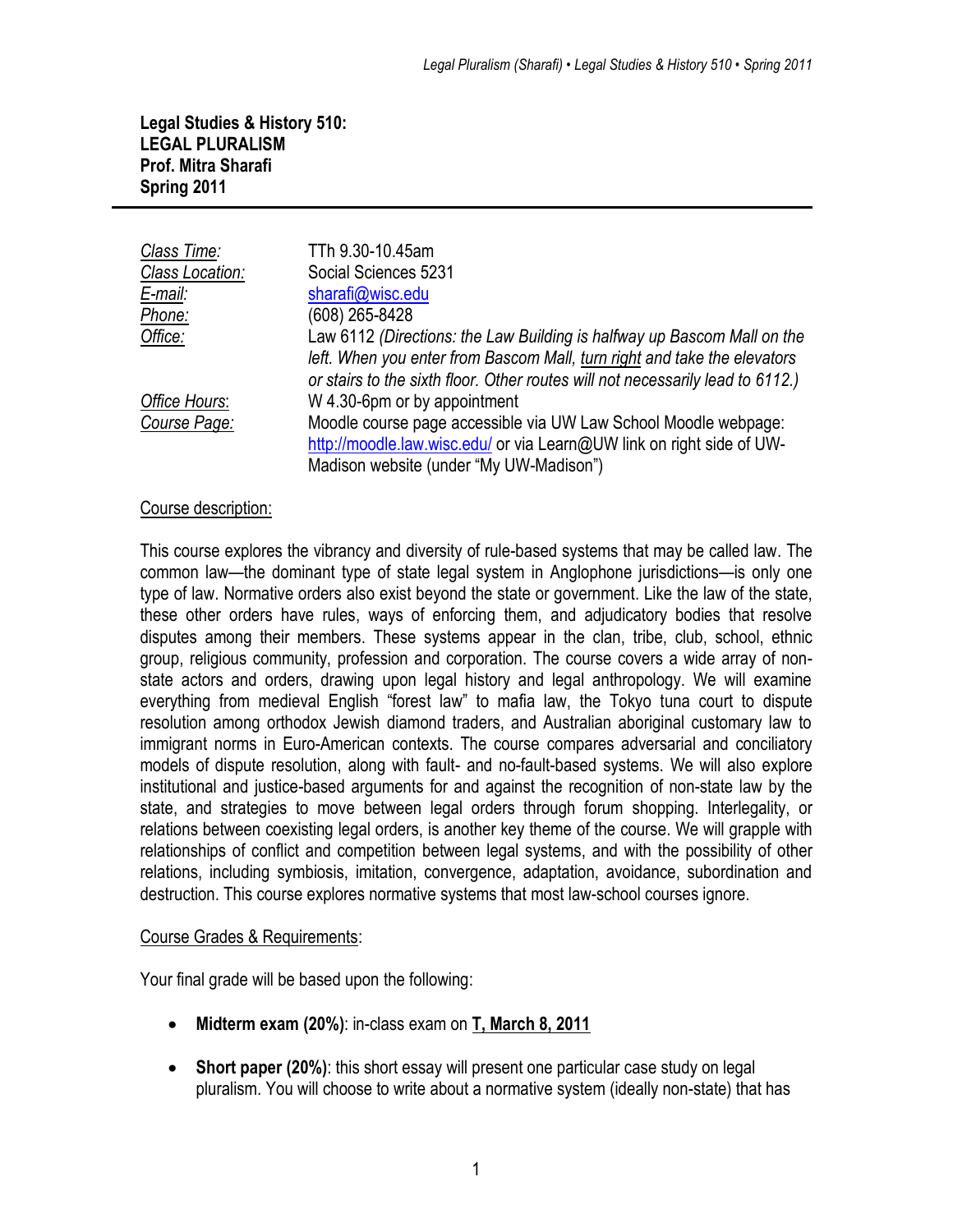been covered in class or not. You must identify your topic via the sign-up screen on our Moodle course page, and must confirm that no classmate has claimed the same topic. (If there is a conflict, the student who signed up earliest will have the stronger claim to the topic.) If in doubt about potential overlap with another student, please discuss your topic idea with me.

You must *declare your topic* (via our Moodle course page) by midnight on **Th, March 24**. You must *submit your paper* (via our Moodle course page) by midnight on **Sunday, April 10, 2011.**

- **Final exam (40%)**: take-home exam. Questions will be distributed on the last day of class (Class 30): **T, May 5, 2011**. Your answers are due (via our Moodle course page) by 4.45pm on **T, May 10, 2011**. (Please note that our official exam time is T, May 10, 2011, 2.45pm-4.45pm, but that we will not be having a sit-down exam during that time.)
- **Class participation (including attendance) (20%):** you are expected to attend all classes and to contribute regularly to class discussions.

## Format of Written Work:

Your short paper and final exam must be typed in 12-point font with 1-inch margins. Both must be double-spaced and submitted via our Moodle course page.

#### Course Materials:

All readings for the course are included in the course reader, available at the Copy Center (not the Bookmart) on the 2nd floor of the UW Law School (on Bascom Mall).

#### Technology:

- Laptop use in class: Because I appreciate the value of having typed course notes, I permit students to use laptops in class. However, I consider in-class internet use to be unacceptable*.* Being on the internet during class is distracting to your classmates and disrespectful to me. If it appears to me that you are online during class, I will factor this into your participation grade.
- Recording devices: Students may record the class for their own study purposes if they obtain prior permission from me. Such recordings are not to be made available to anyone outside of our class.

#### Academic Misconduct:

 The stakes: You have a lot to lose if found to have committed academic misconduct. Misconduct during your undergraduate years may be recorded and submitted to future potential employers and institutions for post-graduate study. If you plan to apply to law school or grad school, you should realize that your academic misconduct could prevent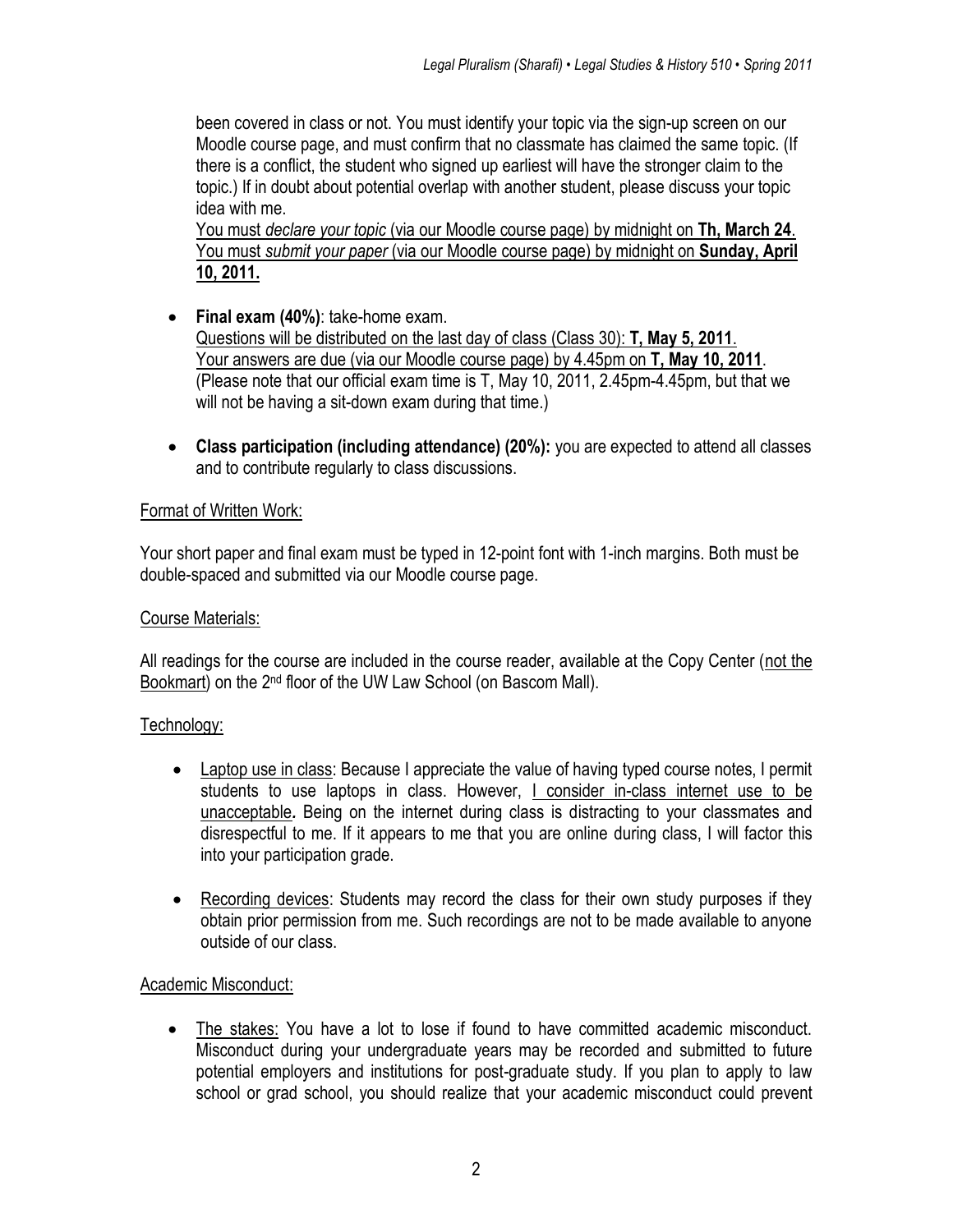you from being accepted, or from pursuing your desired profession later (e.g. practicing law). It is therefore critical that you familiarize yourself with UW"s policies and procedures action academic misconduct: academic misconduct: <http://students.wisc.edu/saja/misconduct/UWS14.html>

- Plagiarism: Any intentional attempt to claim the work or efforts of another person without authorization or citation constitutes academic misconduct. This includes cutting and pasting text from the web without quotation marks or proper citation, or paraphrasing from the web (or any other source) without referring to the original. I take such actions seriously. If I suspect that you have plagiarized, I may penalize you in grading your assignment. Alternatively or in addition, I may pursue disciplinary measures.
- Other forms of misconduct: Because I grade on a curve, any cheating by classmates will affect your grade directly. If you believe that a classmate is cheating or committing any other kind of academic misconduct, report it to me.

# Course Reading Schedule:

## *LEGAL PLURALISM: THE BIG PICTURE*

- **T, Jan. 18,** *Class 1***: Introduction**  Film: "Courts and Councils: Dispute Settlement in India" (UW-Madison documentary, 1981)
- **Th, Jan. 20,** *Class 2***: Big Ideas in Legal Pluralism**
	- o Sally Engle Merry, "Legal Pluralism," *Law and Society Review* 22 (1988) 869- 96
- **T, Jan. 25,** *Class 3:* **Legal Pluralism & Alternative Legal Sources**
	- o K. N. Llewellyn and E. Adamson Hoebel, *The Cheyenne Way: Conflict and Case Law in Primitive Jurisprudence* (Norman: University of Oklahoma Press, 1941), 3-19
	- o Maung Htin Aung, *Burmese Law Tales: The Legal Element in Burmese Folklore* (London: Oxford University Press, 1962), tales no.8, 30, 54, 56, 60, 62
	- o *Levin v Halston* (1977) 91 Misc. 2d 601-2
- **Th, Jan. 27,** *Class 4***: Legal Pluralism & Alternative Modes of Proof**
	- o Gray Cavender, "A Note on Voudou as an Alternative Mechanism for Addressing Legal Problems," *Journal of Legal Pluralism and Unofficial Law* 27 (1988) 1-18
	- o Inge Kleivan, "Song Duels in West Greenland—Joking Relationship and Avoidance," *Folk* 13 (1971) 9-25
	- o "Inuit Song Duels from the Canadian Arctic" from Norbert Rouland, "Les modes juridiques de solutions des conflits chez les Inuit*," Etudes Inuit Studies*  (1979) vol.3 supp. issue (trans. by M. Sharafi), 1-2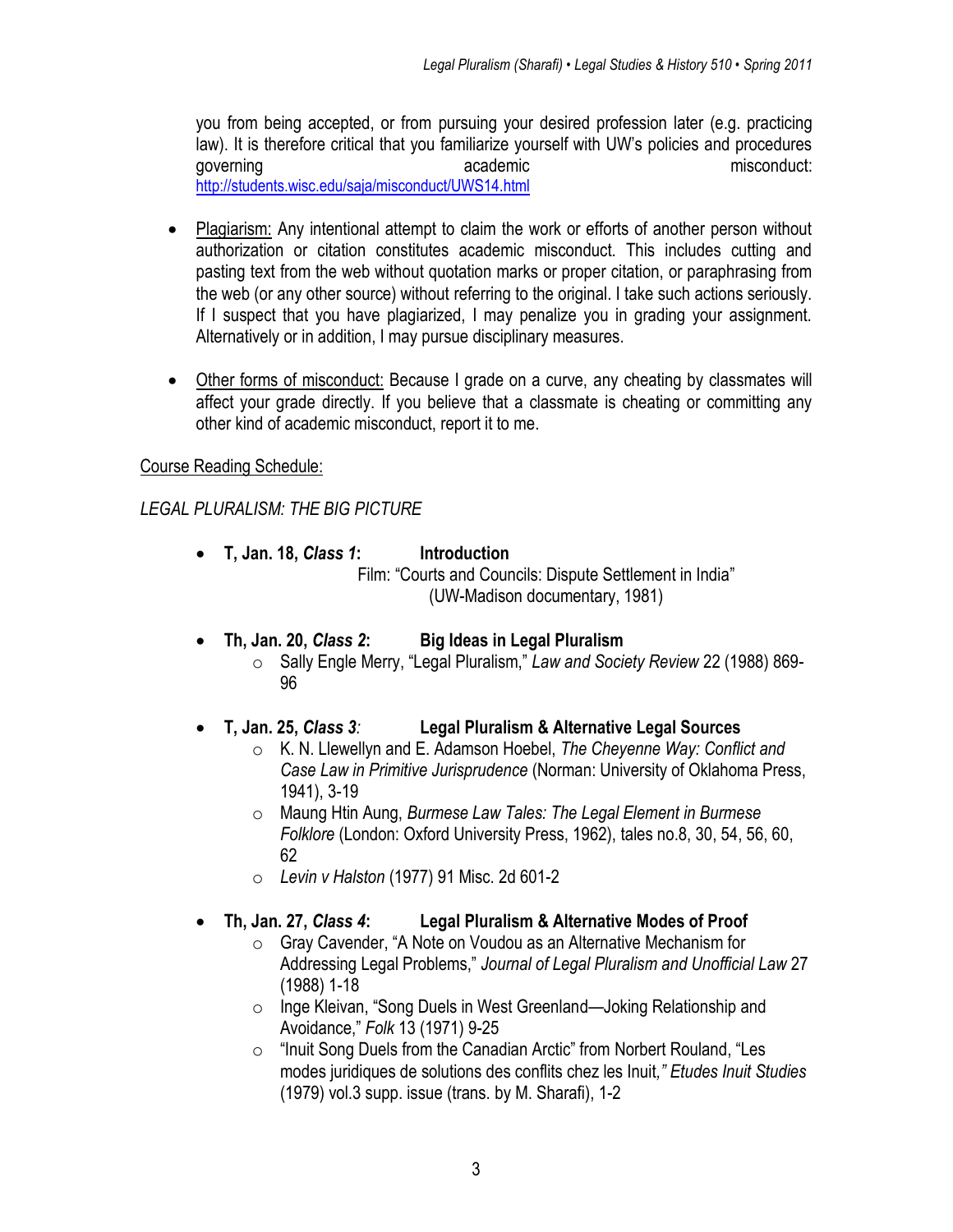#### *LEGAL PLURALISM IN ANGLO-AMERICAN LEGAL HISTORY*

## **T, Feb. 1,** *Class 5***: Legal Pluralism in English Law**

- o Christopher McNall, Karl Otto Scherner, Johanna M. Baboukis and Michael Lobban, "Law Merchant" in Stanley N. Katz, ed., *Oxford International Encyclopedia of Legal History* online edition, 1-5
- o R. H. Helmholz, "Ecclesiastical Law in English Common Law," in Stanley N. Katz, ed., *Oxford International Encyclopedia of Legal History* online edition, 1- 6
- o N. G. Jones and William G. Ross, "Equity," in Stanley N. Katz, ed., *Oxford International Encyclopedia of Legal History* online edition, 1-8
- o Charles Dickens, *Bleak House* (London: originally published 1852-3)*,* "Ch.1: In Chancery," 1-5

## **Th, Feb.3,** *Class 6:* **Legal Pluralism and Local Law Ways**

o David Hackett Fischer, *Albion's Seed: Four British Folkways in America* (New York: Oxford University Press,1989), "Introduction," 3-11; "East Anglia to Massachusetts," 13-17, 189-96; "Borderlands to the Backcountry," 605-12, 759-71

*LEGAL PLURALISM WITHIN THE STATE*

- **T, Feb. 8,** *Class 7:* **Maneuvering between Jurisdictions**
	- o Lawrence M. Friedman, "A Dead Language: Divorce Law and Practice before No-Fault," *Virginia Law Review* 86 (2000), 1497-1536

## **Th, Feb. 10,** *Class 8***: Colonialism & the Personal Law System**

o Scott Alan Kugle, "Framed, Blamed and Renamed: The Recasting of Islamic Jurisprudence in Colonial South Asia," *Modern Asian Studies* 35:2 (2001), 257-80, 312-13

## *IDEOLOGICAL COMMUNITIES*

- **T, Feb. 15,** *Class 9***: Anti-Law**
	- o Allan E. Shapiro, "Law in the Kibbutz: A Reappraisal," *Law & Society Review* 10: 3 (Spring 1976), 415-38

## *GUEST CLASS*

- **Th, Feb. 17,** *Class 10*: **Family Law and Pluralism in India with Prof. Narendra Subramanian (McGill University, Montreal)** 
	- o Narendra Subramanian, "Family Law and Cultural Pluralism" in Stanley Wolpert and Raji G. C. Thomas, eds., *Encyclopedia of India* (Detroit: Charles Scribner"s Sons, 2006), 1-6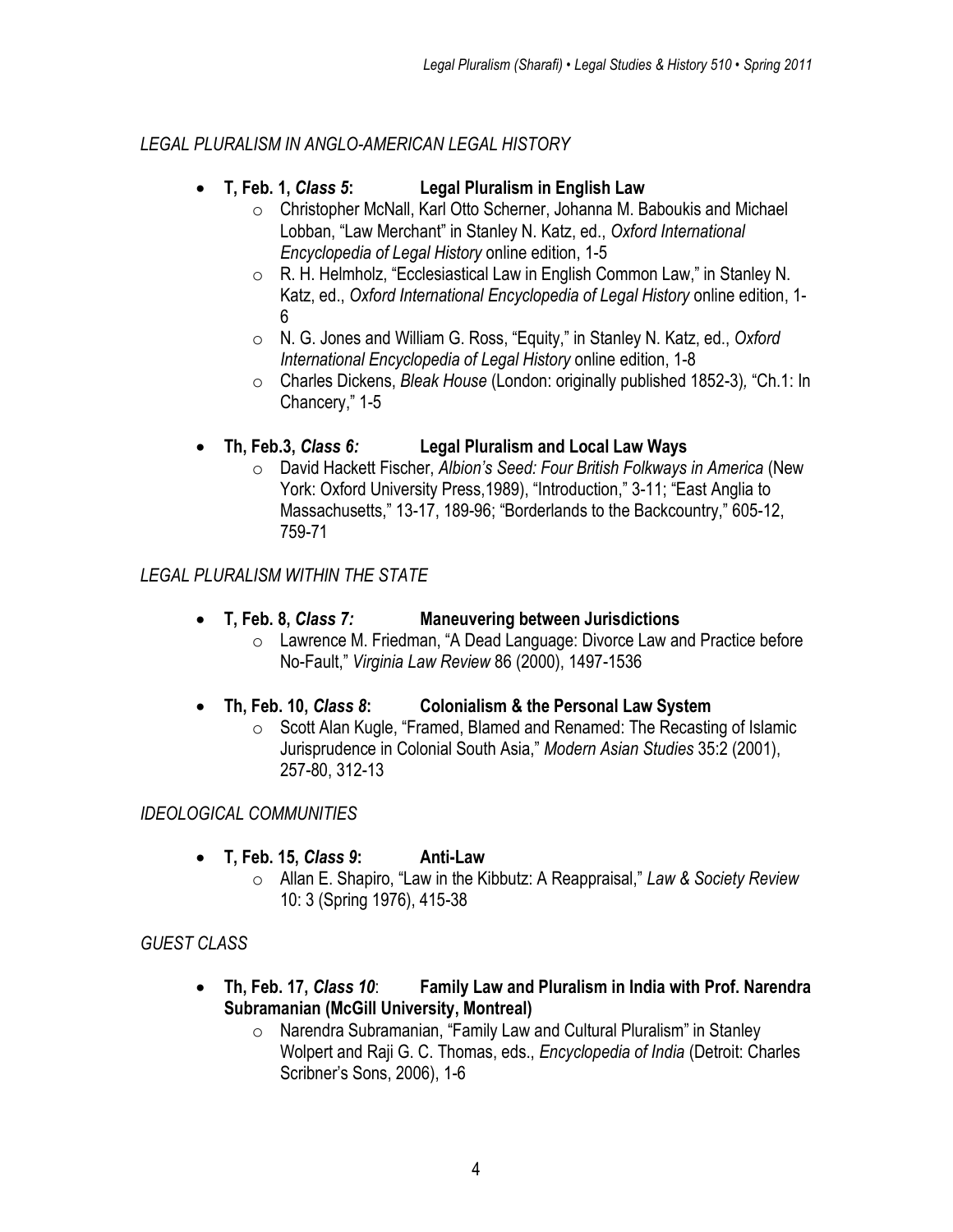o Narendra Subramanian, "Making Family and Nation: Hindu Marriage Law in Early Postcolonial India," *Journal of Asian Studies* 69:3 (2010), 771-98

#### *COMMERCIAL COMMUNITIES*

- **T, Feb.22,** *Class 11:* **Merchants**
	- o Eric A. Feldman, "The Tuna Court: Law and Norms in the World"s Premier Fish Market," *California Law Review* 4 (March 2006), 313-69

#### **Th, Feb. 24,** *Class 12*: **Minority Trading Communities**

o Barak D. Richman, "How Community Institutions Create Economic Advantage: Jewish Diamond Merchants in New York," *Law and Social Inquiry* 31 (2006), 383-418

#### *VIOLENT COMMUNITIES*

- **T, March 1,** *Class 13:* **Feuds & Vendetta**
	- o William Ian Miller, *Bloodtaking and Peacemaking: Feud, Law and Society in Saga Iceland* (Chicago: University of Chicago Press, 1990), "Ch.6: Feud, Vengeance, and the Disputing Process," 179-220
- **Th, March 3,** *Class 14***: Lynch Law**
	- o Andrea McDowell, "Criminal Law beyond the State: Popular Trials on the Frontier," *Brigham Young University Law Review* (2007), 327-77
- *T, March 8, Class 15: \*In-class Midterm Exam (20%)*

#### **Th, March 10,** *Class 16:* **Mafia Law**

Film Clips: "The Godfather" (1972)

- o Peter Reuter, "Social Control in Illegal Markets" in Donald Black, ed., *Toward a General Theory of Social Control, vol.2* (Orlando: Academic Press, 1984), 29-58
- o "Mafia"s "Ten Commandments" Found," *BBC News* (UK) (9 Nov 2007), 1-2 (online edition)
- **Sat., March 12 - Sunday, March 20:** Spring Break

## *RELIGIOUS COMMUNITIES*

- **T, March 22,** *Class 17***: Jewish Law**
	- o "Rabbinical Courts: Modern Day Solomons," *Columbia Journal of Law and Social Problems* 6 (1970), 49-75
- **Th, March 24,** *Class 18*: **Christian Communities in the US**
	- o Carol Weisbrod, "Utopia and the Legal System," *Society* (January-February 1988), 62-5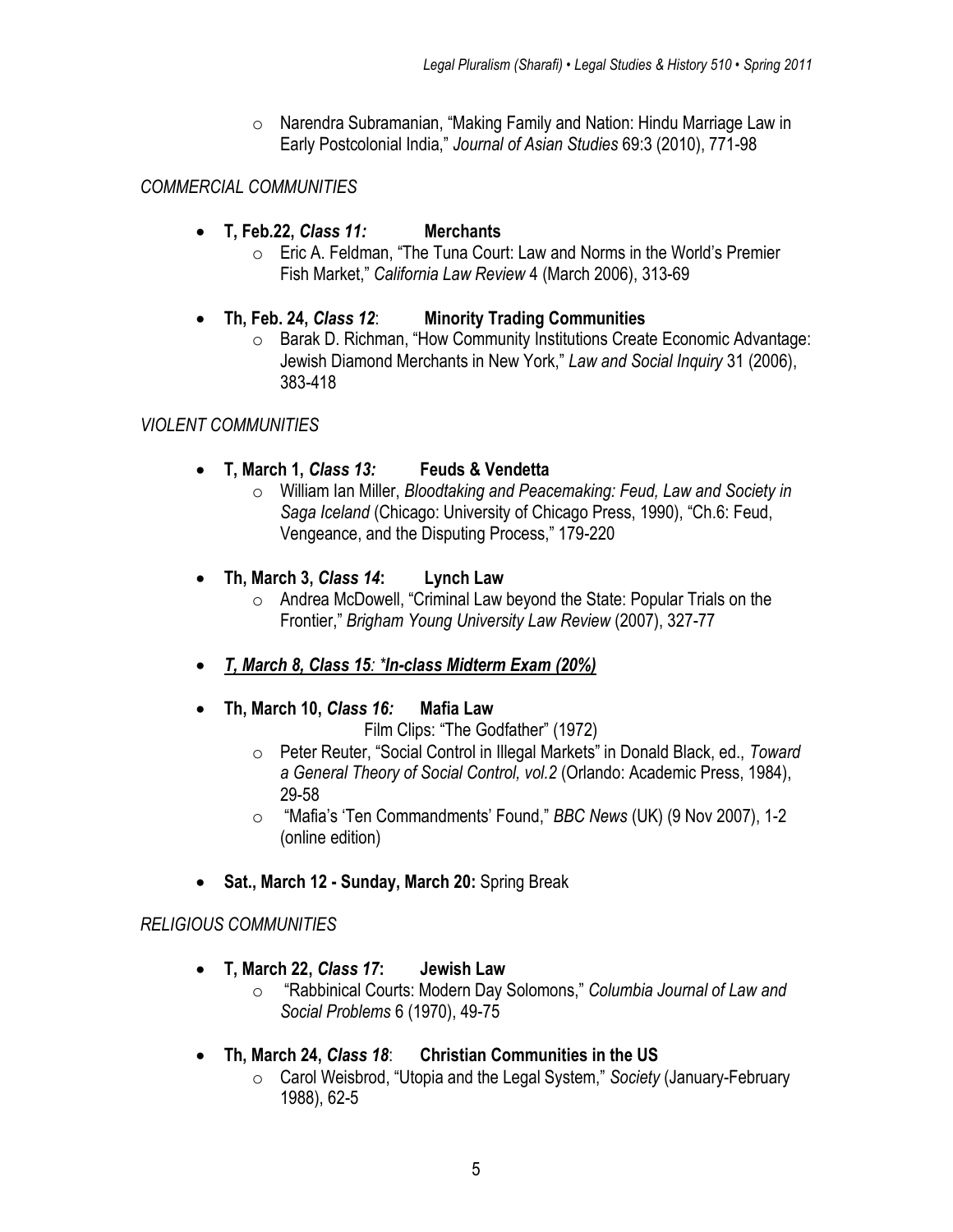- o Sarah Barringer Gordon, *The Mormon Question: Polygamy and Constitutional Conflict in Nineteenth-century America* (Chapel Hill: University of North Carolina Press, 2002), "The Laws of God and the Laws of Man," 1-15; and "The Logic of Resistance," 97-116 (with accompanying notes at 239-41, 263- 8)
- *Th, March 24: \*Short Paper topic must be declared by midnight tonight (i.e. at the end of today) via our Moodle course page*
- **T, March 29,** *Class 19***: Guest class— Faith Healing and Law in America with Prof. Shawn F. Peters (School of Education, UW-Madison)** 
	- o Shawn F. Peters, *When Prayer Fails: Faith Healing, Children, and the Law*  (Oxford: Oxford University Press, 2008), "Ch.1. "Pointless and Preventable": An Overview of Religion-Based Medical Neglect of Children," 3-25
	- o Shawn F. Peters, "Don"t protect reckless behavior," *Milwaukee Journal Sentinel* (28 Nov. 2009), 1-3
- **Th, March 31,** *Class 20***: Islamic Law**
	- o Bernard Weiss, *The Spirit of Islamic Law* (Athens, GA: University of Georgia Press, 1998), "Ch.1: The Formation of Islamic Law," 1-23
	- o Sheikh Yusuf al-Qaradawi and others, "Fatwa on American Muslims in the US Military" (27 Sept. 2001), 1-3

## *CUSTOMARY LAW OF INDIGENOUS, NOMADIC & OTHER PEOPLES*

- **T, April 5,** *Class 21***: Indigenous Customary Law in Australia & North America**
	- o Tony Swain and Garry Trompf, *The Religions of Oceania* (London: Routledge, 1995), "Ch.1: Tradition," 19-47
	- o Rob Riley, "Aboriginal law and its importance for Aboriginal people: observations on the task of the Australian Law Reform Commission" in Bradford W. Morse and Gordon R. Woodman, eds., *Indigenous Law and the State* (Dordrecht: Foris, 1987), 65-70
- **Th, April 7,** *Class 22***: South Asian Customary Law**
	- Melvyn C. Goldstein, "Brothers share wife to secure family land," CNN News "Article 14," 90-3 [reprinted from *Natural History* (March 1987)], 39-48
	- Gerald D. Berreman, "Himalayan Polyandry and the Domestic Cycle," in Manis Kumar Raha, *Polyandry in India* (Delhi: Gian, 1987), 179-97
- *Sunday, April 10: \*Short Paper (20%) due by midnight tonight (i.e. at the end of today) via our Moodle course page*
- **T, April 12,** *Class 23***: Legal Pluralism in Afghanistan**
	- o Thomas Barfield, "Culture and Custom in Nation-Building: Law in Afghanistan," *Maine Law Review* 60:2 (2008), 347-73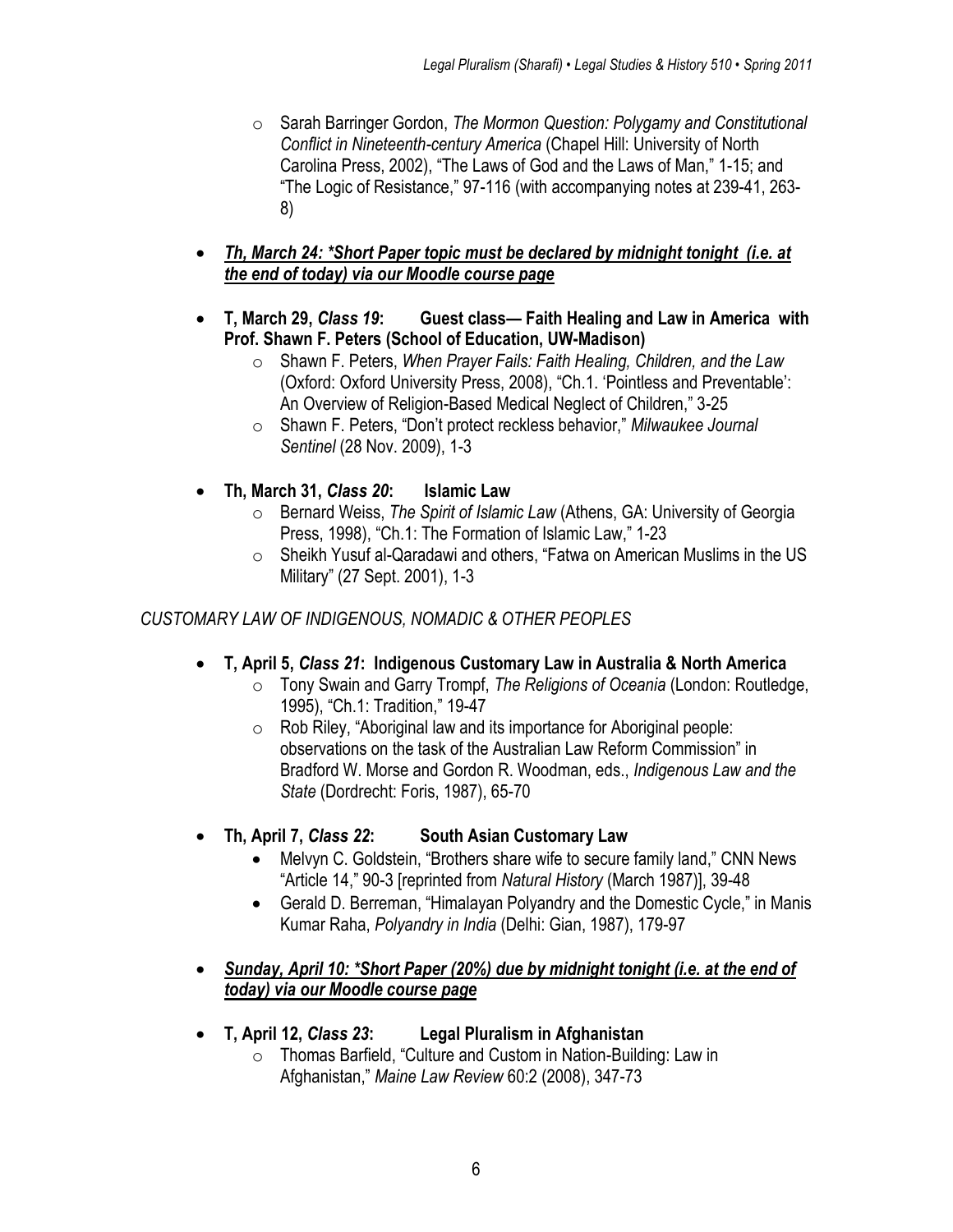- **Th, April 14,** *Class 24***: The Customary Law of Nomads**
	- o Walter O. Weyrauch and Maureen Anne Bell, "Autonomous Lawmaking: The Case of the "Gypsies"" in Walter O. Weyrauch, ed. *Gypsy Law: Romani Law Traditions and Culture* (2001), 11-21, 27-48, 85-7
	- o Gillian Flaccus, "Two Gypsy clans" feud over fortunetelling offers rare glimpse into insular culture," *Deseret News* (7 Dec 2007), 1-3

# *IMMIGRANT COMMUNITIES*

- **T, April 19,** *Class 25***: Introduction to Immigrant Communities & Customs**
	- o Sebastian Poulter, "Foreign Customs and the English Criminal Law," *International and Comparative Law Quarterly* 24:1 (Jan. 1975), 136-40
	- o Prakash Shah, *Legal Pluralism in Conflict: Coping with Cultural Diversity in Law* (London: Glasshouse Press, 2005), 43-66
	- o Maxine Frith, "Revealed: the diversity that defines a nation," *The Independent*  (UK) (21 Nov 2007)
- **Th, April 21,** *Class 26***: Guest Class—Big Questions in Legal Pluralism with Prof. Marc Galanter (UW Law School)**
	- o Joshua Cohen, Matthew Howard, and Martha C. Nussbaum, eds., *Is Multiculturalism Bad for Women? Susan Moller Okin with Respondents* (Princeton: Princeton University Press, 1999):
		- Susan Moller Okin, "Is Multiculturalism Bad for Women?" 9-24
		- Azizah Y. Al-Hibri, "Is Western Patriarchal Feminism Good for Third World/Minority Women?," 41-46
		- Bhikhu Parekh, "A Varied Moral World," 69-75
		- Joseph Raz, "How Perfect Should One Be? And Whose Culture is?," 95-9
- **T, April 26,** *Class 27***: The Cultural Defense**
	- o Alison Dundes Renteln, "The Use and Abuse of the Cultural Defense," *Canadian Journal of Law and Society* 20: 1 (2005), 47-67
- **Th, April 28,** *Class 28***: The Sharia Debates**
	- o Kathleen M. Moore, *The Unfamiliar Abode: Islamic Law in the United States and Britain* (Oxford: Oxford University Press, 2010), "Ch.4: Britain"s Fear of Shari"acracy," 103-28
	- o Faisal Kutty and Ahmad Kutty, "Shariah Courts in Canada, Myth and Reality" (online at Media Monitors Network website), 1-3
	- o Susan Bourette, "Can tolerant Canada tolerate sharia?" *The Christian Science Monitor* (10 Aug. 2004), 1-2
	- o Dahlia Lithwick, "How do you solve the problem of Sharia? Canada grapples with the boundaries of legal multiculturalism," *Slate* (10 Aug. 2004) (online edition), 1-3